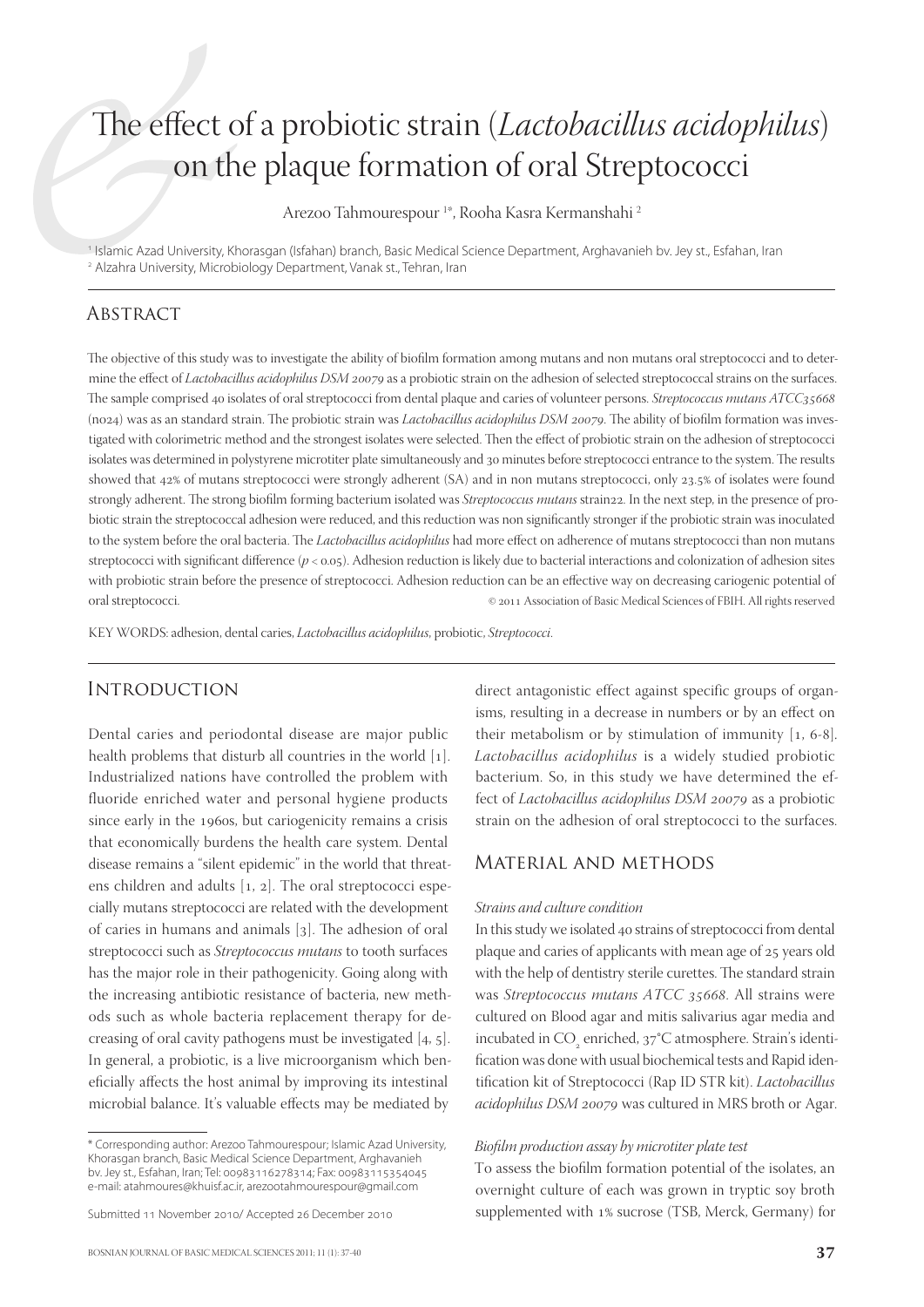$18 - 20$  h at  $37$  °C. The suspensions were adjusted with TSB to 0.5 on the McFarland turbidity standard as measured by absorbance  $(0.08 - 0.1$  at  $625$  nm) in a spectrophotometer, corresponding to approximately  $10^8$  cfu/ml. Then, from each culture,  $250$  micro liter (μl) volumes were transferred into eight wells of a microtiter plate  $(25\times10^6 \text{ cfu/well})$ . Blank wells contained broth, only. Plates were made in duplicate, covered, and incubated for  $24$  h at  $37^{\circ}$ C. At  $24$  h, the planktonic suspension and nutrient solutions were aspirated and each well was washed three times with 300 µl of sterile physiological saline. The plates were vigorously shaken in order to remove all non adherent bacteria. The remaining attached bacteria were fixed with  $250 \mu$  of  $96\%$  ethanol per well and, after 15 min, plates were emptied and left to dry. Each well was then stained for  $5$  min with 0.2 ml of  $2\%$  crystal violet. Excess stain was rinsed off by placing the plates under running tap water. Crystal violet (CV) stain is suitable for determining the amount of biofilm. After drying the stained plates, biofilms were visible as purple rings formed on the sides of each well. The quantitative analysis of biofilm production was performed by adding 200  $\mu$ l of 33% (v/v) glacial acetic acid (Merck, Germany) per well. Then the optical density (OD) of the stain was measured at 492 nm by an ELISA reader  $(STAT-FAX 2100)$  as described previously [9]. Based on the OD of the bacterial films, strains were classified into the following categories, as previously described by Stepanovic et al. [9]:  $OD \leq ODC$ : not a biofilm producer (Non adherent); ODc<OD< 2ODc: a weak biofilm producer (Weakly adherent); 2ODc < OD< 4ODc: a moderate biofilm producer (Moderately adherent);  $4$ ODc < OD: a strong biofilm producer (Strongly adherent). ODc and OD were defined as the mean OD of the blank wells and wells with biofilm, respectively.

### The effect of Lactobacillus acidophilus on biofilm formation

To assess the effect of *Lactobacillus acidophilus* on biofilm formation, an overnight culture of each isolate was grown in tryptic soy broth supplemented with 1% sucrose. An overnight culture of the probiotic strain in MRS broth was also prepared. The suspensions were adjusted with the same broth to 0.5 on the McFarland turbidity standard as measured by absorbance  $(0.08 - 0.1$  at  $625$  nm) in a spectrophotometer, corresponding to approximately  $10^8$  cfu/ml. Biofilm formation was done according to description above with and without probiotic strain. In brief, adding mixed suspension of probiotic and streptococci  $(1:1)$ simultaneously and alternatively a suspenssion of probiotic strain was inoculated into the wells 30 min before the streptococcal suspension. Blank wells contained PBS instead of probiotic strains. After 24 hours incubation and washing 3 times with PBS, staining with CV was done. The Optical density was read with ELISA reader [9].

### *Statistical analysis*

The data were analyzed using Duncan's test of SAS software  $(Version 9.1)$ .

# **RESULTS**

Isolated strains were tested using the PVC microtiter biofilm assay for biofilm production. Biofilm formation at 24 h incubation varied greatly. According to the OD values,  $42\%$ ,  $37\%$ and 21% of Mutans streptococci were Strongly Adherent (SA), Modereately Adherent (MA) and Weakly Adherent (WA), respectively. In non mutans streptococci, only 23.5% of isolates were found strongly adherent and 35.3% of isolates were weakly adherent; these data showed significant differences ( $p$ <0.05) with the same Mutans streptococci group (Figure 1).



FIGURE 1. The ability of biofilm formation among Mutans and Non Mutans streptococcal isolates. (The percentages of SA and WA isolates in two groups (mutans and non mutans streptococci) have significant differences ( $p < 0.05$ ). SA: Strongly Adherent, MA: Moderatly Adherent, WA: Weakly Adherent, NA: Non Adherent

According to the OD values again, *Streptococcus mutans* 22 with highest OD were scored as highly strong adherent (strong biofilm forming bacterium) and *Streptococcus mutans* ATCC 35668 (no 24) was also strongly adherent. Based on the microtiter plate test results, the streptococcal isolates with the strong ability of biofilm formation were selected. Then the effect of *Lactobacillus acidophilus* on the adherence of streptococci to microtiter plate was assessed by 2 methods (1: Mixed suspension of streptococci and probiotic, 2: Adding streptococci isolates 30 min after probiotic strain). The results showed the adherence reduction in the presence of *Lactobacillus acidophilus* (Figures 2 and 3). The adherence reduction of *Streptococcus mutans ATCC*  (strain  $24$ ) to poly styrene wells in the presence of probiotic by two used methods showed significant differences (33.3%)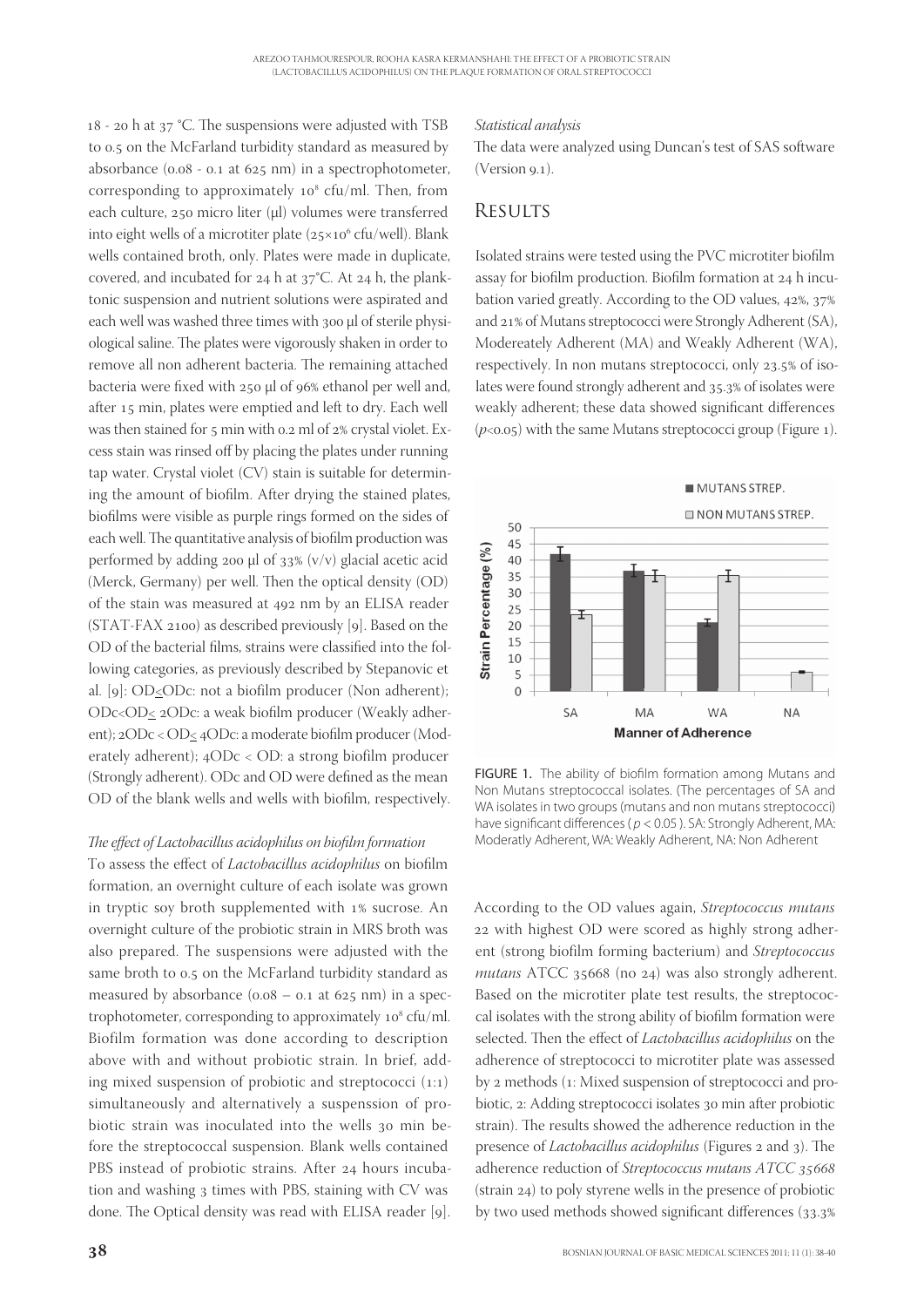

FIGURE 2. The comparison of adherence reduction in the presence of Lactobacillus acidophilus between A: 2 used methods B: Mutans and non Mutans streptococci in each 2 methods

and  $43.1\%$  respectively ( $p<0.05$ )). This adherence reduction for strong biofilm forming bacterium (*Streptococcus mutans*  $(22)$  was significantly ( $p<0.05$ ) lower than about standard strain (figure 2 A) and there were not significant differences between 2 used methods in the case of this bacterium. The mean of adherence reduction in 2 methods was 19.4 and  $21.5$  % respectively. So, there is no significant difference between the  $2$  methods (Figure  $3A$ ) but in the case of each bacterium it could be different. In general, the *Lactobacillus acidophilus* had more effect on adherence of mutans streptococci than non mutans streptococci with significant difference  $(p \lt 0.05)$  (Figure 3B).

### Discussion

*Lactobacillus acidophilus* was preferred in this study as a probiotic bacterium because of it`s known probiotic potential and it's acid resistance and bile salt's tolerance [8]. This bacterium such as other lactic acid bacteria produces various compounds such as organic acids, diacetyl, hydrogen peroxide, and bacteriocins or bactericidal proteins  $[11]$ . According to the results, it is cleared that the presence of *Lactobacillus acidophilus DSM 20079* can cause reduction in the adherence of Streptococcal strains that it is probably related to interaction between bacteria. This adherence reduction was significantly stronger in the case of mutans streptococci while in the other study we showed that *Lactobacillus fermentum* reduced the adherence of non mutans streptococci more than mutans streptococci without any significant difference [12]. Inoculation of *Lactobacillus acidophilus* before Streptoccocal isolates (method 2) had more effect on adherence reduction without any significant difference. But in the case of *Lactobacillus fementum* adherence reduction was significantly stronger  $(p<0.05)$  if the probiotic strain was inoculated to the system before the oral bacteria  $[12]$ . It is thought that adhesion reduction is likely due to bacterial interactions and colonization of adhesion sites with probiotic strain before the presence of streptococci. Also, the probiotic strains were

able to modify the proportion of the oral species within the biofilm. Comelli et al. [10] reported that inoculation of dairy strains before adding the oral bacteria did not increase their colonization. They also found that dairy strains and particularly *Lactobacillus lactis NCC*2211 were able to modify the extent of oral species within the biofilm. They also suggest that the reduction of these strains can be explained either by competition for adhesion sites or growth factors. Miller et al.  $[13]$  in their study about the effect of microbial interaction on *in vitro* plaque formation by *Streptococcus mutans* found that microbial interaction may have the potential to affect the amount and type of plaque formed, depending upon the kinds of organisms involved. They also reported that the addition of the lactobacilli to cultures of *Streptococcus sanguis* resulted in more inhibition of plaque formation when compared with pure cultures of *Streptococcus san*guis. A 34% inhibition of plaque formation was observed when *Lactobacillus casei* interacted with *Streptococcus mutans NCTC 10449*. Furthermore Simark-Mattsson et al. [14] have shown the interference capacities of lactobacilli against strains of *Streptococcus mutans* and *Streptococcus sobrinus*. Meurman [15] showed the inhibitory activity of *Lactobacillus rhamnosus GG* against *Streptococcus mutans* in low pH and it can be useful for preventing the cariogenic effects of oral streptococci. *In vivo* studies have also confirmed the effects of probiotic bacteria consumption on decreasing the risk of dental caries and mutans streptococcus counts  $[16-18]$ .

# Conclusion

Adhesion reduction can be an effective way on decreasing cariogenic potential of oral streptococci and all of the evidence has shown that probiotic bacteria such as *Lactobacillus spp.* can affect the oral ecology.

# Declaration of Interest

There is no conflict of interest in this study.